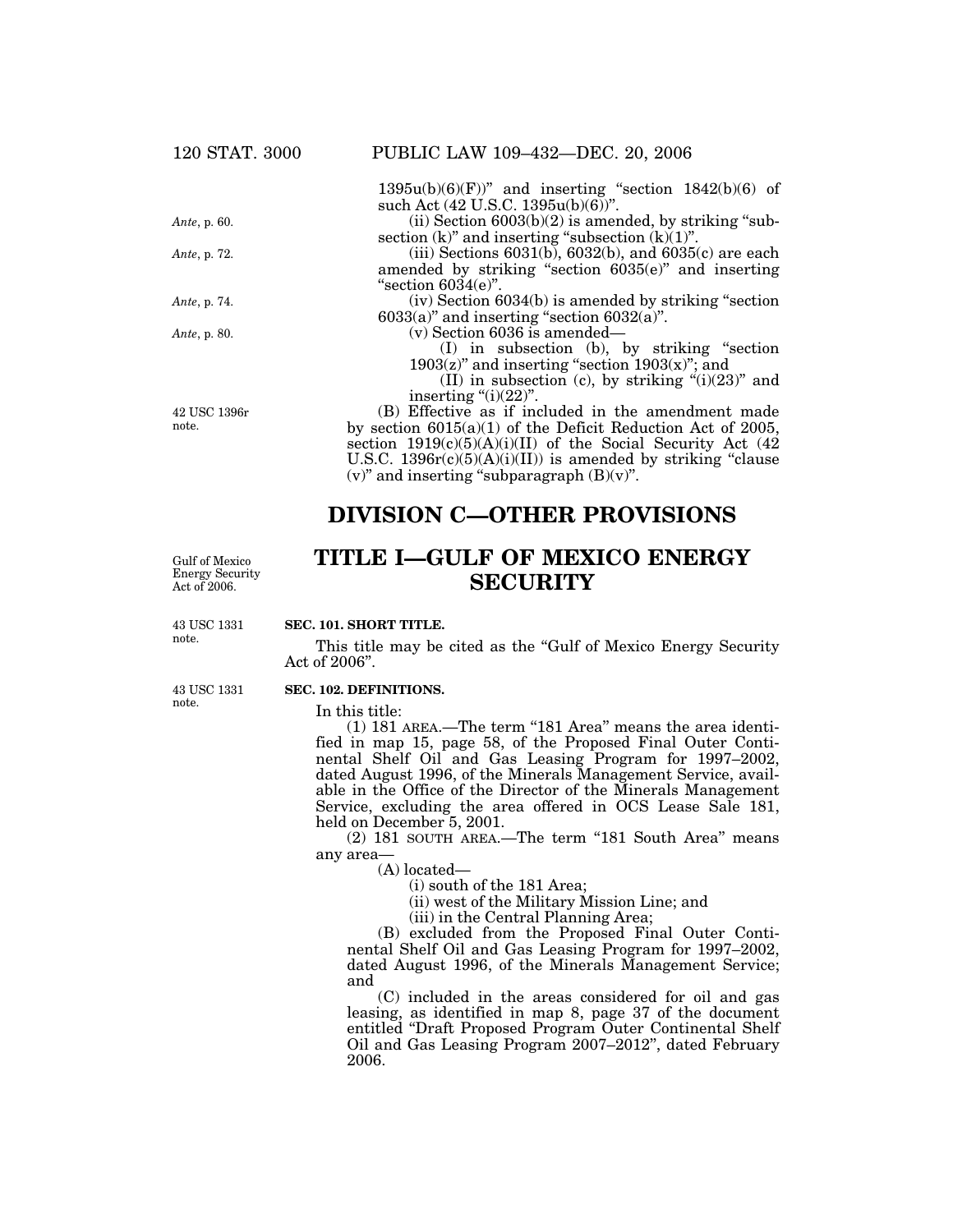(3) BONUS OR ROYALTY CREDIT.—The term ''bonus or royalty

credit'' means a legal instrument or other written documentation, or an entry in an account managed by the Secretary, that may be used in lieu of any other monetary payment for—

(A) a bonus bid for a lease on the outer Continental Shelf; or

(B) a royalty due on oil or gas production from any lease located on the outer Continental Shelf.

(4) CENTRAL PLANNING AREA.—The term ''Central Planning Area'' means the Central Gulf of Mexico Planning Area of the outer Continental Shelf, as designated in the document entitled ''Draft Proposed Program Outer Continental Shelf Oil and Gas Leasing Program 2007–2012'', dated February 2006.

(5) EASTERN PLANNING AREA.—The term ''Eastern Planning Area'' means the Eastern Gulf of Mexico Planning Area of the outer Continental Shelf, as designated in the document entitled ''Draft Proposed Program Outer Continental Shelf Oil and Gas Leasing Program 2007–2012'', dated February 2006.

(6) 2002–2007 PLANNING AREA.—The term ''2002–2007 planning area'' means any area—

(A) located in—

(i) the Eastern Planning Area, as designated in the Proposed Final Outer Continental Shelf Oil and Gas Leasing Program 2002–2007, dated April 2002, of the Minerals Management Service;

(ii) the Central Planning Area, as designated in the Proposed Final Outer Continental Shelf Oil and Gas Leasing Program 2002–2007, dated April 2002, of the Minerals Management Service; or

(iii) the Western Planning Area, as designated in the Proposed Final Outer Continental Shelf Oil and Gas Leasing Program 2002–2007, dated April 2002, of the Minerals Management Service; and

(B) not located in—

(i) an area in which no funds may be expended to conduct offshore preleasing, leasing, and related activities under sections 104 through 106 of the Department of the Interior, Environment, and Related Agencies Appropriations Act, 2006 (Public Law 109–54; 119 Stat.  $521$ ) (as in effect on August 2, 2005);

(ii) an area withdrawn from leasing under the ''Memorandum on Withdrawal of Certain Areas of the United States Outer Continental Shelf from Leasing Disposition", from 34 Weekly Comp. Pres. Doc. 1111, dated June 12, 1998; or

(iii) the 181 Area or 181 South Area.

(7) GULF PRODUCING STATE.—The term ''Gulf producing State'' means each of the States of Alabama, Louisiana, Mississippi, and Texas.

 $(8)$  MILITARY MISSION LINE.—The term "Military Mission" Line'' means the north-south line at 86°41′ W. longitude.

(9) QUALIFIED OUTER CONTINENTAL SHELF REVENUES.—

(A) IN GENERAL.—The term ''qualified outer Continental Shelf revenues'' means—

(i) in the case of each of fiscal years 2007 through 2016, all rentals, royalties, bonus bids, and other sums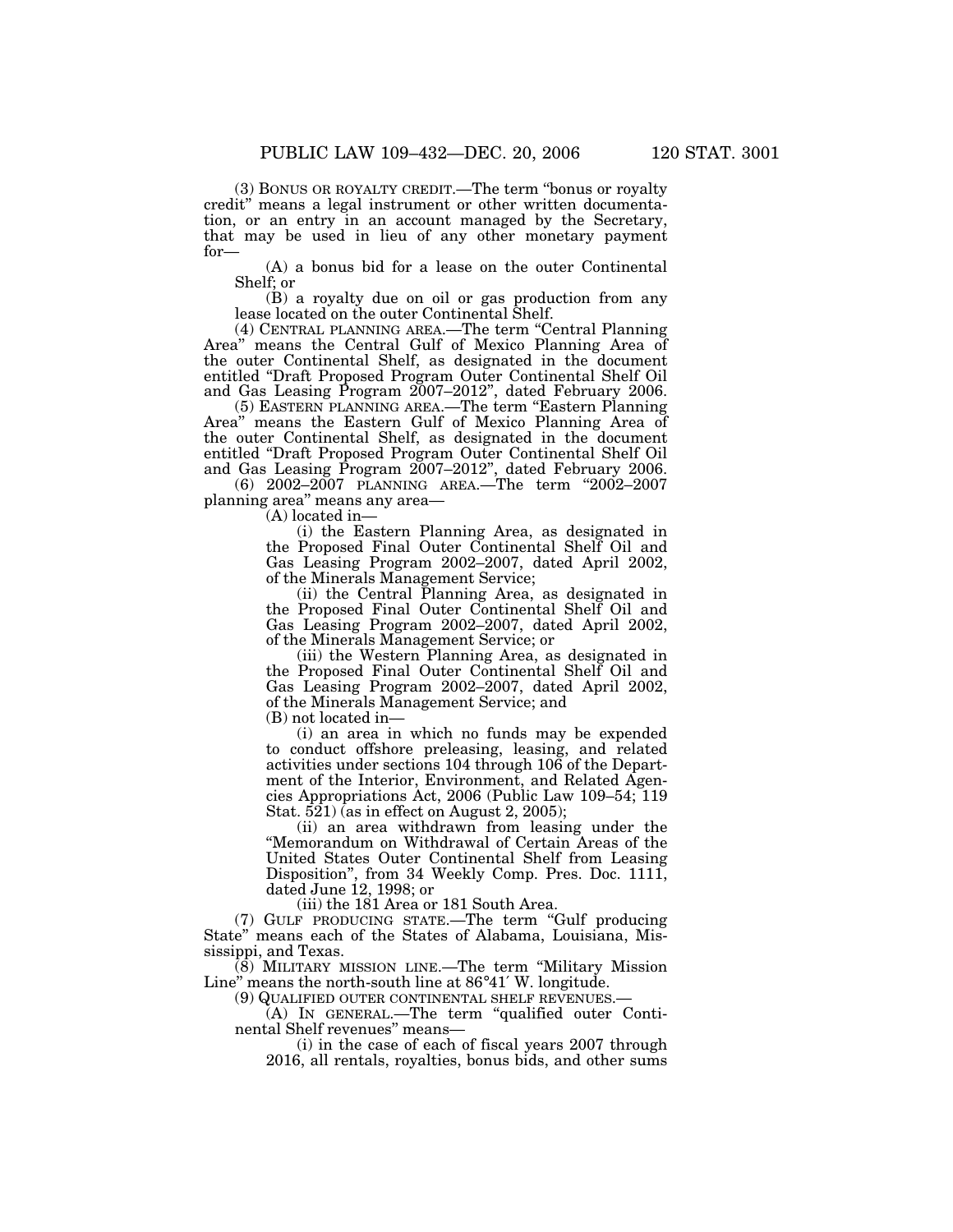due and payable to the United States from leases entered into on or after the date of enactment of this Act for—

(I) areas in the 181 Area located in the Eastern Planning Area; and

(II) the 181 South Area; and

(ii) in the case of fiscal year 2017 and each fiscal year thereafter, all rentals, royalties, bonus bids, and other sums due and payable to the United States received on or after October 1, 2016, from leases entered into on or after the date of enactment of this Act for—

(I) the 181 Area;

(II) the 181 South Area; and

(III) the 2002–2007 planning area.

(B) EXCLUSIONS.—The term ''qualified outer Continental Shelf revenues'' does not include—

(i) revenues from the forfeiture of a bond or other surety securing obligations other than royalties, civil penalties, or royalties taken by the Secretary in-kind and not sold; or

(ii) revenues generated from leases subject to section 8(g) of the Outer Continental Shelf Lands Act  $(43 \text{ U.S.C. } 1337(g))$ .

(10) COASTAL POLITICAL SUBDIVISION.—The term ''coastal political subdivision'' means a political subdivision of a Gulf producing State any part of which political subdivision is—

(A) within the coastal zone (as defined in section 304 of the Coastal Zone Management Act of 1972 (16 U.S.C. 1453)) of the Gulf producing State as of the date of enactment of this Act; and

(B) not more than 200 nautical miles from the geographic center of any leased tract.

(11) SECRETARY.—The term ''Secretary'' means the Secretary of the Interior.

43 USC 1331 note.

### **SEC. 103. OFFSHORE OIL AND GAS LEASING IN 181 AREA AND 181 SOUTH AREA OF GULF OF MEXICO.**

(a) 181 AREA LEASE SALE.—Except as provided in section 104, the Secretary shall offer the 181 Area for oil and gas leasing pursuant to the Outer Continental Shelf Lands Act (43 U.S.C. 1331 et seq.) as soon as practicable, but not later than 1 year, after the date of enactment of this Act.

(b) 181 SOUTH AREA LEASE SALE.—The Secretary shall offer the 181 South Area for oil and gas leasing pursuant to the Outer Continental Shelf Lands Act (43 U.S.C. 1331 et seq.) as soon as practicable after the date of enactment of this Act.

(c) LEASING PROGRAM.—The 181 Area and 181 South Area shall be offered for lease under this section notwithstanding the omission of the 181 Area or the 181 South Area from any outer Continental Shelf leasing program under section 18 of the Outer Continental Shelf Lands Act (43 U.S.C. 1344).

(d) CONFORMING AMENDMENT.—Section 105 of the Department of the Interior, Environment, and Related Agencies Appropriations Act, 2006 (Public Law 109–54; 119 Stat. 522) is amended by inserting ''(other than the 181 South Area (as defined in section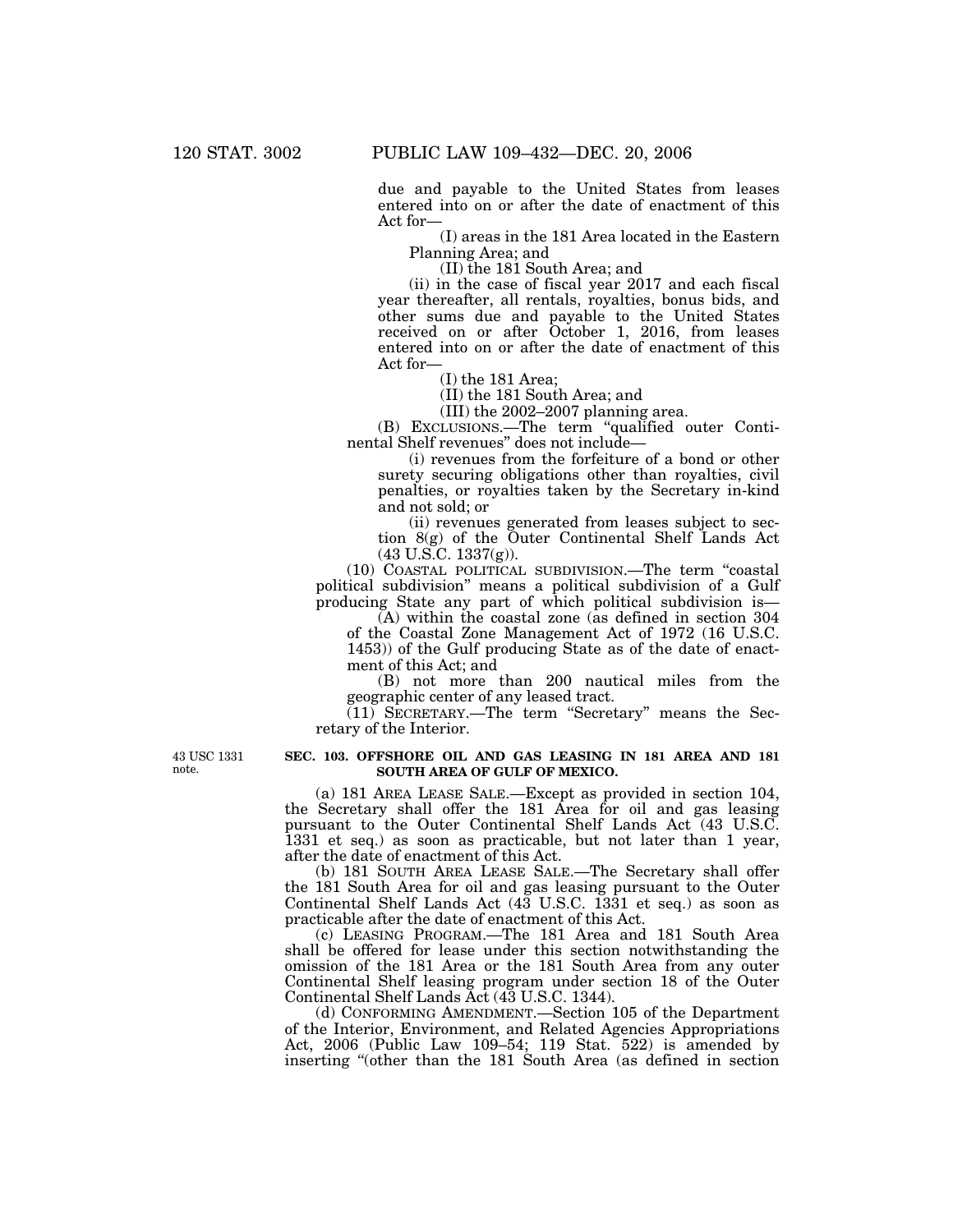102 of the Gulf of Mexico Energy Security Act of 2006))'' after ''lands located outside Sale 181''.

#### **SEC. 104. MORATORIUM ON OIL AND GAS LEASING IN CERTAIN AREAS OF GULF OF MEXICO.**

43 USC 1331 note.

(a) IN GENERAL.—Effective during the period beginning on the date of enactment of this Act and ending on June 30, 2022, the Secretary shall not offer for leasing, preleasing, or any related activity— Effective date. Termination date.

(1) any area east of the Military Mission Line in the Gulf of Mexico;

(2) any area in the Eastern Planning Area that is within 125 miles of the coastline of the State of Florida; or

(3) any area in the Central Planning Area that is—

 $(A)$  within-

(i) the 181 Area; and

(ii) 100 miles of the coastline of the State of Florida; or

(B)(i) outside the 181 Area;

(ii) east of the western edge of the Pensacola Official Protraction Diagram (UTM X coordinate 1,393,920 (NAD 27 feet)); and

(iii) within 100 miles of the coastline of the State of Florida.

(b) MILITARY MISSION LINE.—Notwithstanding subsection (a), the United States reserves the right to designate by and through the Secretary of Defense, with the approval of the President, national defense areas on the outer Continental Shelf pursuant to section 12(d) of the Outer Continental Shelf Lands Act (43 U.S.C. 1341(d)).

(c) EXCHANGE OF CERTAIN LEASES.—

(1) IN GENERAL.—The Secretary shall permit any person that, as of the date of enactment of this Act, has entered into an oil or gas lease with the Secretary in any area described in paragraph  $(2)$  or  $(3)$  of subsection  $(a)$  to exchange the lease for a bonus or royalty credit that may only be used in the Gulf of Mexico.

(2) VALUATION OF EXISTING LEASE.—The amount of the bonus or royalty credit for a lease to be exchanged shall be equal to—

(A) the amount of the bonus bid; and

(B) any rental paid for the lease as of the date the lessee notifies the Secretary of the decision to exchange the lease.

(3) REVENUE DISTRIBUTION.—No bonus or royalty credit may be used under this subsection in lieu of any payment due under, or to acquire any interest in, a lease subject to the revenue distribution provisions of section  $8(g)$  of the Outer Continental Shelf Lands Act (43 U.S.C. 1337(g)).

Deadline.

(4) REGULATIONS.—Not later than 1 year after the date of enactment of this Act, the Secretary shall promulgate regulations that shall provide a process for—

(A) notification to the Secretary of a decision to exchange an eligible lease;

(B) issuance of bonus or royalty credits in exchange for relinquishment of the existing lease;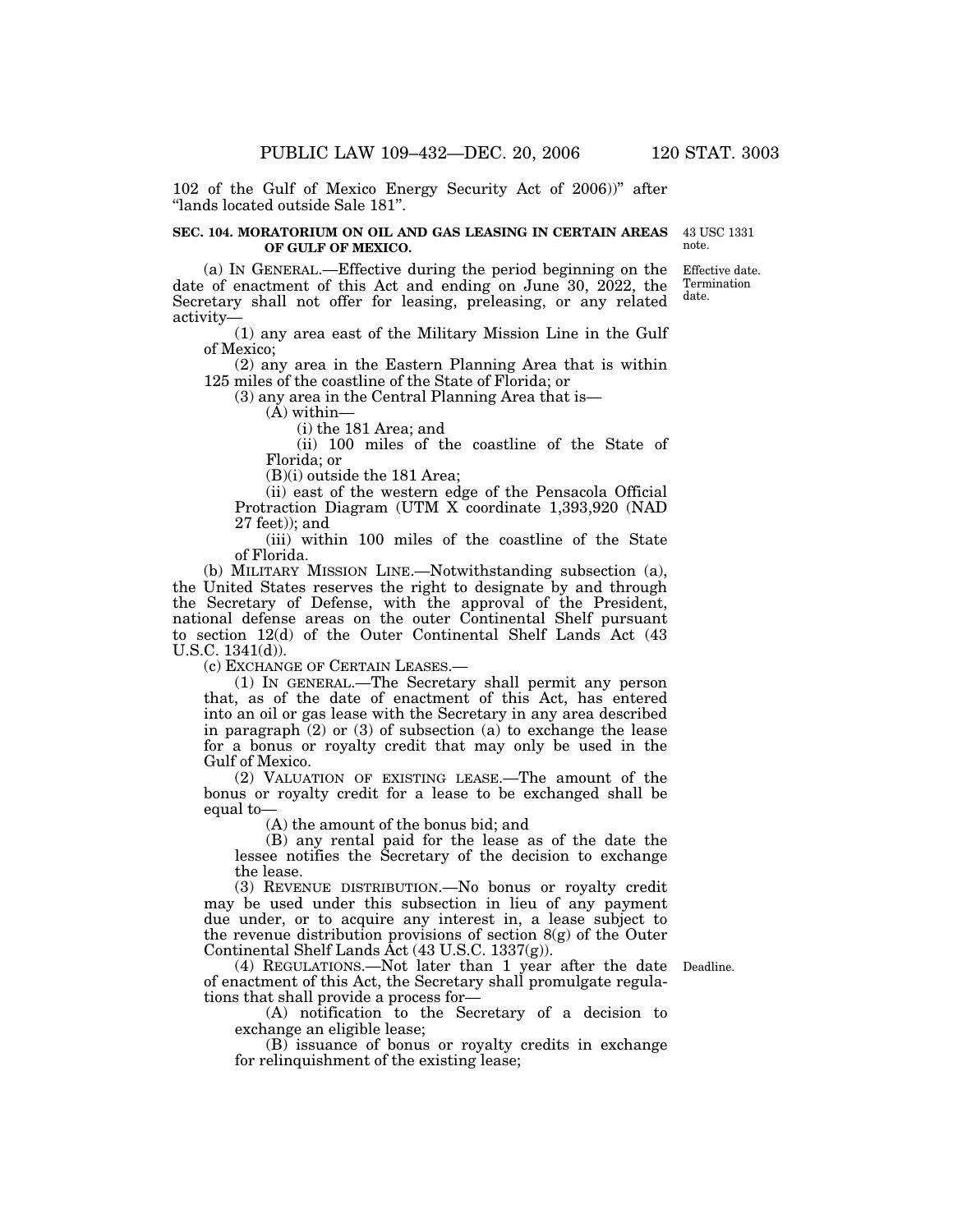(C) transfer of the bonus or royalty credit to any other person; and

(D) determining the proper allocation of bonus or royalty credits to each lease interest owner.

43 USC 1331 note.

#### **SEC. 105. DISPOSITION OF QUALIFIED OUTER CONTINENTAL SHELF REVENUES FROM 181 AREA, 181 SOUTH AREA, AND 2002– 2007 PLANNING AREAS OF GULF OF MEXICO.**

(a) IN GENERAL.—Notwithstanding section 9 of the Outer Continental Shelf Lands Act (43 U.S.C. 1338) and subject to the other provisions of this section, for each applicable fiscal year, the Secretary of the Treasury shall deposit—

(1) 50 percent of qualified outer Continental Shelf revenues in the general fund of the Treasury; and

 $(2)$  50 percent of qualified outer Continental Shelf revenues in a special account in the Treasury from which the Secretary shall disburse—

(A) 75 percent to Gulf producing States in accordance with subsection (b); and

(B) 25 percent to provide financial assistance to States in accordance with section 6 of the Land and Water Conservation Fund Act of 1965 (16 U.S.C. 460l–8), which shall be considered income to the Land and Water Conservation Fund for purposes of section 2 of that Act (16 U.S.C. 460l–5).

(b) ALLOCATION AMONG GULF PRODUCING STATES AND COASTAL POLITICAL SUBDIVISIONS.—

(1) ALLOCATION AMONG GULF PRODUCING STATES FOR FISCAL YEARS 2007 THROUGH 2016.—

(A) IN GENERAL.—Subject to subparagraph (B), effective for each of fiscal years 2007 through 2016, the amount made available under subsection  $(a)(2)(A)$  shall be allocated to each Gulf producing State in amounts (based on a formula established by the Secretary by regulation) that are inversely proportional to the respective distances between the point on the coastline of each Gulf producing State that is closest to the geographic center of the applicable leased tract and the geographic center of the leased tract.

(B) MINIMUM ALLOCATION.—The amount allocated to a Gulf producing State each fiscal year under subparagraph (A) shall be at least 10 percent of the amounts available under subsection  $(a)(2)(A)$ .

(2) ALLOCATION AMONG GULF PRODUCING STATES FOR FISCAL YEAR 2017 AND THEREAFTER.—

(A) IN GENERAL.—Subject to subparagraphs (B) and (C), effective for fiscal year 2017 and each fiscal year thereafter—

(i) the amount made available under subsection (a)(2)(A) from any lease entered into within the 181 Area or the 181 South Area shall be allocated to each Gulf producing State in amounts (based on a formula established by the Secretary by regulation) that are inversely proportional to the respective distances between the point on the coastline of each Gulf producing State that is closest to the geographic center of the applicable leased tract and the geographic center of the leased tract; and

Regulations. Effective dates.

Effective dates. Regulations.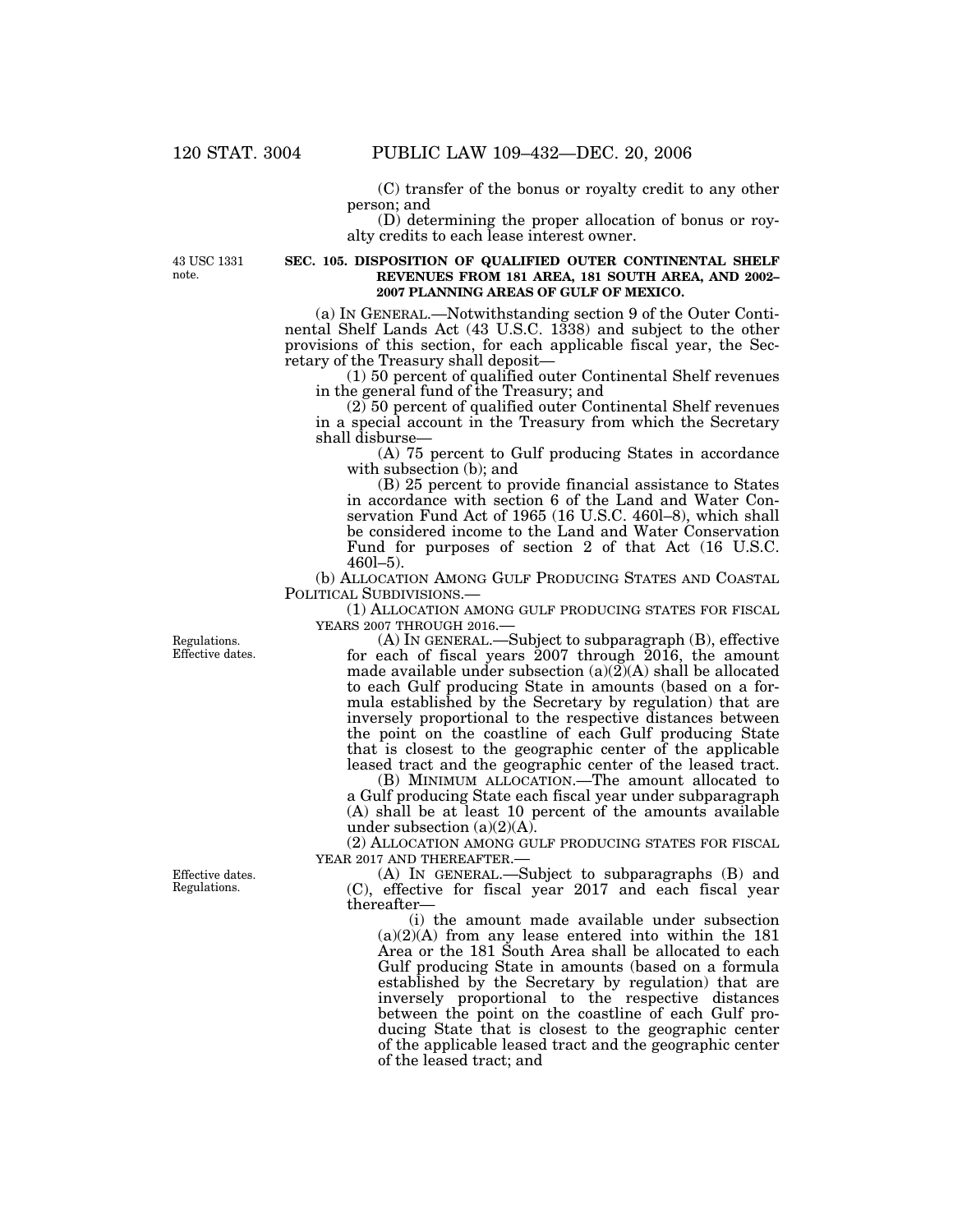(ii) the amount made available under subsection  $(a)(2)(A)$  from any lease entered into within the 2002– 2007 planning area shall be allocated to each Gulf producing State in amounts that are inversely proportional to the respective distances between the point on the coastline of each Gulf producing State that is closest to the geographic center of each historical lease site and the geographic center of the historical lease site, as determined by the Secretary.

(B) MINIMUM ALLOCATION.—The amount allocated to a Gulf producing State each fiscal year under subparagraph (A) shall be at least 10 percent of the amounts available under subsection  $(a)(2)(A)$ .

(C) HISTORICAL LEASE SITES.—

(i) IN GENERAL.—Subject to clause (ii), for purposes of subparagraph (A)(ii), the historical lease sites in the 2002–2007 planning area shall include all leases entered into by the Secretary for an area in the Gulf of Mexico during the period beginning on October 1, 1982 (or an earlier date if practicable, as determined by the Secretary), and ending on December 31, 2015.

(ii) ADJUSTMENT.—Effective January 1, 2022, and every 5 years thereafter, the ending date described in clause (i) shall be extended for an additional 5 calendar years.

(3) PAYMENTS TO COASTAL POLITICAL SUBDIVISIONS.—

(A) IN GENERAL.—The Secretary shall pay 20 percent of the allocable share of each Gulf producing State, as determined under paragraphs  $(1)$  and  $(2)$ , to the coastal political subdivisions of the Gulf producing State.

(B) ALLOCATION.—The amount paid by the Secretary to coastal political subdivisions shall be allocated to each coastal political subdivision in accordance with subparagraphs  $(B)$ ,  $(C)$ , and  $(E)$  of section  $31(b)(4)$  of the Outer Continental Shelf Lands Act (43 U.S.C. 1356a(b)(4)).

(c) TIMING.—The amounts required to be deposited under paragraph (2) of subsection (a) for the applicable fiscal year shall be made available in accordance with that paragraph during the fiscal year immediately following the applicable fiscal year.

(d) AUTHORIZED USES.—

(1) IN GENERAL.—Subject to paragraph (2), each Gulf producing State and coastal political subdivision shall use all amounts received under subsection (b) in accordance with all applicable Federal and State laws, only for 1 or more of the following purposes:

(A) Projects and activities for the purposes of coastal protection, including conservation, coastal restoration, hurricane protection, and infrastructure directly affected by coastal wetland losses.

(B) Mitigation of damage to fish, wildlife, or natural resources.

(C) Implementation of a federally-approved marine, coastal, or comprehensive conservation management plan.

(D) Mitigation of the impact of outer Continental Shelf activities through the funding of onshore infrastructure projects.

Effective dates. Termination dates.